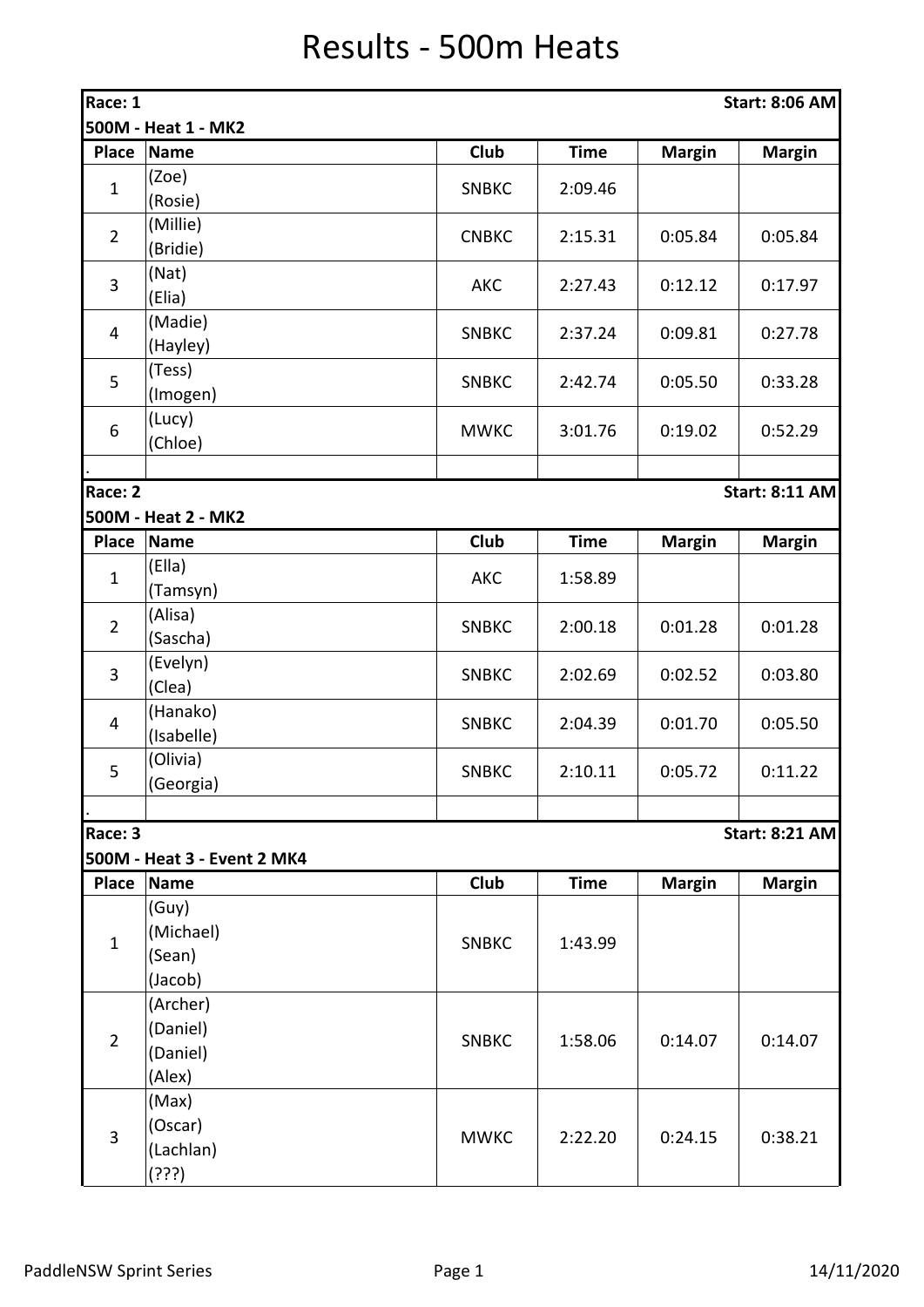## Results - 500m Heats

| $\overline{4}$ | (Jacob)                    |              |             |               |                       |
|----------------|----------------------------|--------------|-------------|---------------|-----------------------|
|                | (Tom)                      |              |             | 0:03.49       |                       |
|                | (Joel)                     | <b>SNBKC</b> | 2:25.69     |               | 0:41.71               |
|                | (Eliot)                    |              |             |               |                       |
| 5              | (Jack)                     |              |             |               |                       |
|                | (Jackson)                  | <b>AKC</b>   | 2:30.66     | 0:04.96       | 0:46.67               |
|                |                            |              |             |               |                       |
| Race: 4        |                            |              |             |               | <b>Start: 8:25 AM</b> |
|                | 500M - Heat 4 - Ev 2 - MK4 |              |             |               |                       |
|                |                            |              |             |               |                       |
| <b>Place</b>   | <b>Name</b>                | Club         | <b>Time</b> | <b>Margin</b> | <b>Margin</b>         |
|                | (Sam)                      |              |             |               |                       |
| $\mathbf{1}$   | (Fletch)                   | <b>AKC</b>   | 1:33.11     |               |                       |
|                | (Dyl)                      |              |             |               |                       |
|                | (Bailey)                   |              |             |               |                       |
|                | (Toby)                     |              |             |               |                       |
|                | (Harry)                    |              |             |               |                       |
| $\overline{2}$ | (Lucas)                    | <b>SNBKC</b> | 1:34.48     | 0:01.38       | 0:01.38               |
|                | (Jarrah)                   |              |             |               |                       |
|                |                            |              |             |               |                       |
| Race: 5        |                            |              |             |               | <b>Start: 9:51 AM</b> |
|                | 500M - Heat 5 - Ev 4 - MK2 |              |             |               |                       |
|                |                            |              |             |               |                       |
| <b>Place</b>   | <b>Name</b>                | Club         | <b>Time</b> | <b>Margin</b> | <b>Margin</b>         |
| $\mathbf{1}$   | (Mate)                     | <b>MWKC</b>  | 2:25.63     |               |                       |
|                | (Max)                      |              |             |               |                       |
| $\overline{2}$ | (Jacob)                    | <b>MWKC</b>  | 2:33.82     | 0:08.19       | 0:08.19               |
|                | (Tom)                      |              |             |               |                       |
| 3              | (Joel)                     | <b>MWKC</b>  | 2:38.41     | 0:04.59       | 0:12.77               |
|                | (Oscar)                    |              |             |               |                       |
|                | (Eliot)                    |              |             |               |                       |
| $\overline{4}$ | (Lachlan)                  | <b>MWKC</b>  | 2:52.81     | 0:14.41       | 0:27.18               |
|                | (Milo)                     |              |             |               |                       |
| 5              | (Tadhg)                    | <b>MWKC</b>  | 3:38.61     | 0:45.79       | 1:12.97               |
|                |                            |              |             |               |                       |
| Race: 6        |                            |              |             |               | <b>Start: 9:57 AM</b> |
|                | 500M - Heat 6 - Ev 4 - MK2 |              |             |               |                       |
|                |                            | <b>Club</b>  |             |               |                       |
| Place          | <b>Name</b>                |              | <b>Time</b> | <b>Margin</b> | <b>Margin</b>         |
| $\mathbf{1}$   | (Guy)                      | <b>SNBKC</b> | 1:57.20     |               |                       |
|                | (Mitchell)                 |              |             |               |                       |
| $\overline{2}$ | (Sean)                     | <b>SNBKC</b> | 1:57.54     | 0:00.34       | 0:00.34               |
|                | (Daniel)                   |              |             |               |                       |
|                | (Jacob)                    |              |             |               |                       |
| $\overline{3}$ | (Alexander)                | <b>SNBKC</b> | 2:03.48     | 0:05.94       | 0:06.28               |
| $\overline{4}$ | (Daniel)                   |              |             |               |                       |
|                | (Archer)                   | <b>SNBKC</b> | 2:15.48     | 0:12.01       | 0:18.29               |
|                | (Rory)                     |              |             |               |                       |
| 5              | (Deacon)                   | AKC          | 3:07.41     | 0:51.92       | 1:10.21               |
|                |                            |              |             |               |                       |
|                |                            |              |             |               |                       |